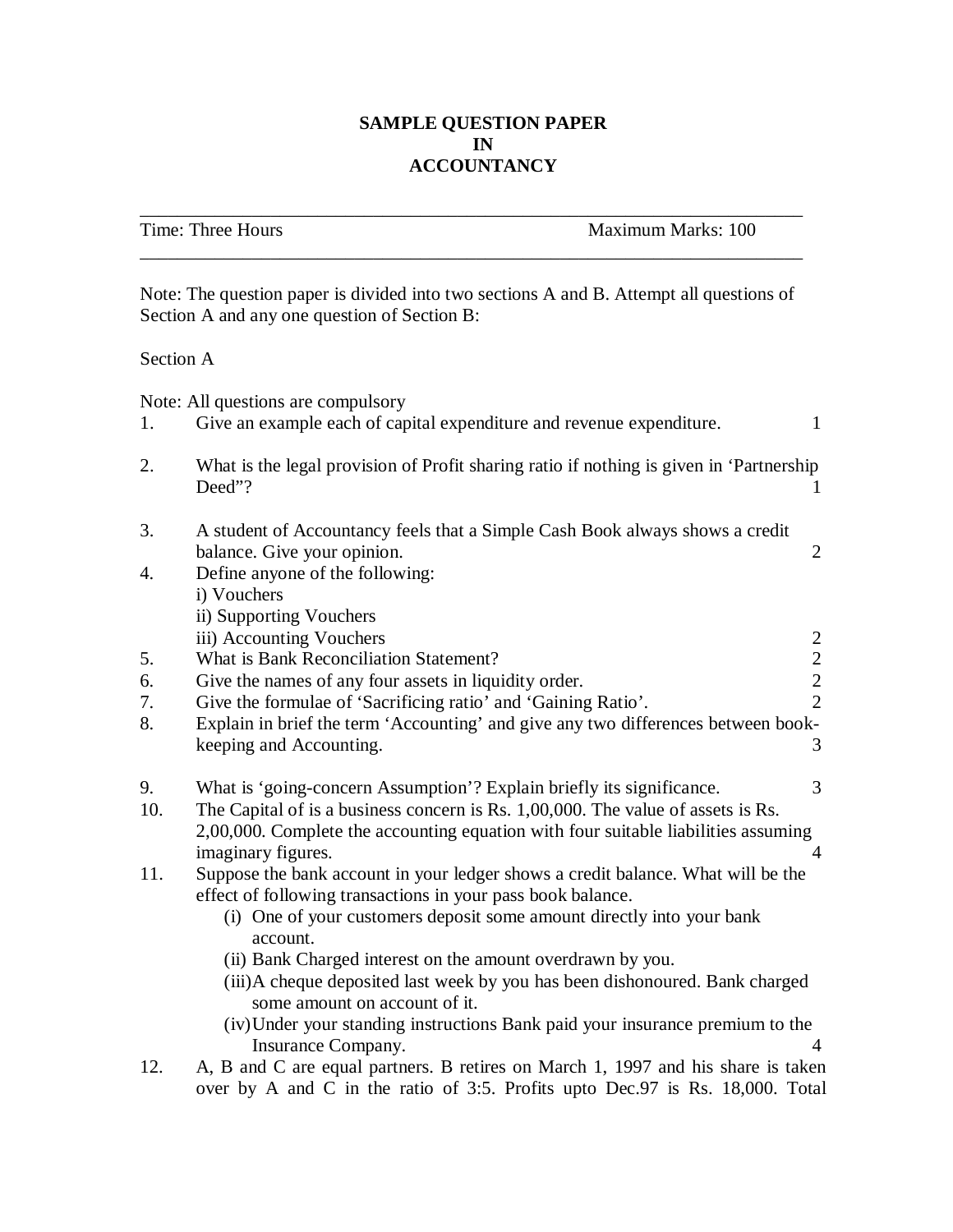Goodwill of the firm is Rs. 24,000. How much will B get from A and C for goodwill and how much will he get for profit for 1997? Pass necessary journal entries. 5

- 13. What is meant by the term 'Forfeiture of Shares'? Can forfeited shares be reissued at discount? If so, to what extent? Where would you transfer the balance left in the shares for feited account of the reissue of such shares?  $5 \times 5$ 
	- 14. A Ltd. Co. having a nominal capital of Rs. 20,00,000 divided into 2,00,000 equity shares of Rs. 10 each, offered to the public for subscription 1,00,000 equity shares at a premium of Rs. 2 per share payable as:

| On application | Rs.2 per share                     |
|----------------|------------------------------------|
| On allotment   | Rs.5 per share (including premium) |
| On Ist Call    | Rs. 2 per share                    |
| On final Call  | Rs. 3 per share                    |

All the shares offered were applied for and alloted. The allotment money was received in full. A shareholder holding 100 shares failed to pay the first call and his shares were forfeited. These shares were reissued at Rs. 6 per share, Rs. 7 per share paid up. Final call has not been made.

10

Give the necessary journal entries to record the above transactions.

| Name of Account                     | Dr. balances Rs. | Cr. balances Rs. |
|-------------------------------------|------------------|------------------|
| <b>Furniture and Fittings</b>       | 640              |                  |
| Motor Vehicle                       | 6,250            |                  |
| <b>Building</b>                     | 7,500            |                  |
| Capital                             |                  | 12,500           |
| <b>Bad debts</b>                    | 125              |                  |
| <b>Commission Received</b>          |                  | 575              |
| <b>Sundry Debtors and Creditors</b> | 3,800            | 2,500            |
| Stock on 1.4.97                     | 3,460            |                  |
| <b>Purchases and Sales</b>          | 5,475            | 15,450           |
| <b>Bank Overdraft</b>               |                  | 2,850            |
| <b>Sales and Purchase</b>           | 200              | 125              |
| Returns                             |                  |                  |
| Advertising                         | 450              |                  |
| <b>Interest Account</b>             | 118              |                  |
| Cash in hand                        | 650              |                  |
| <b>Taxes and Insurance</b>          | 1,250            |                  |
| <b>General Expenses</b>             | 782              |                  |
| <b>Salaries</b>                     | 3,300            |                  |
|                                     | 34,000           | 34,000           |

15. The following Trial balance is extracted from the books as on  $31<sup>st</sup>$  March 98.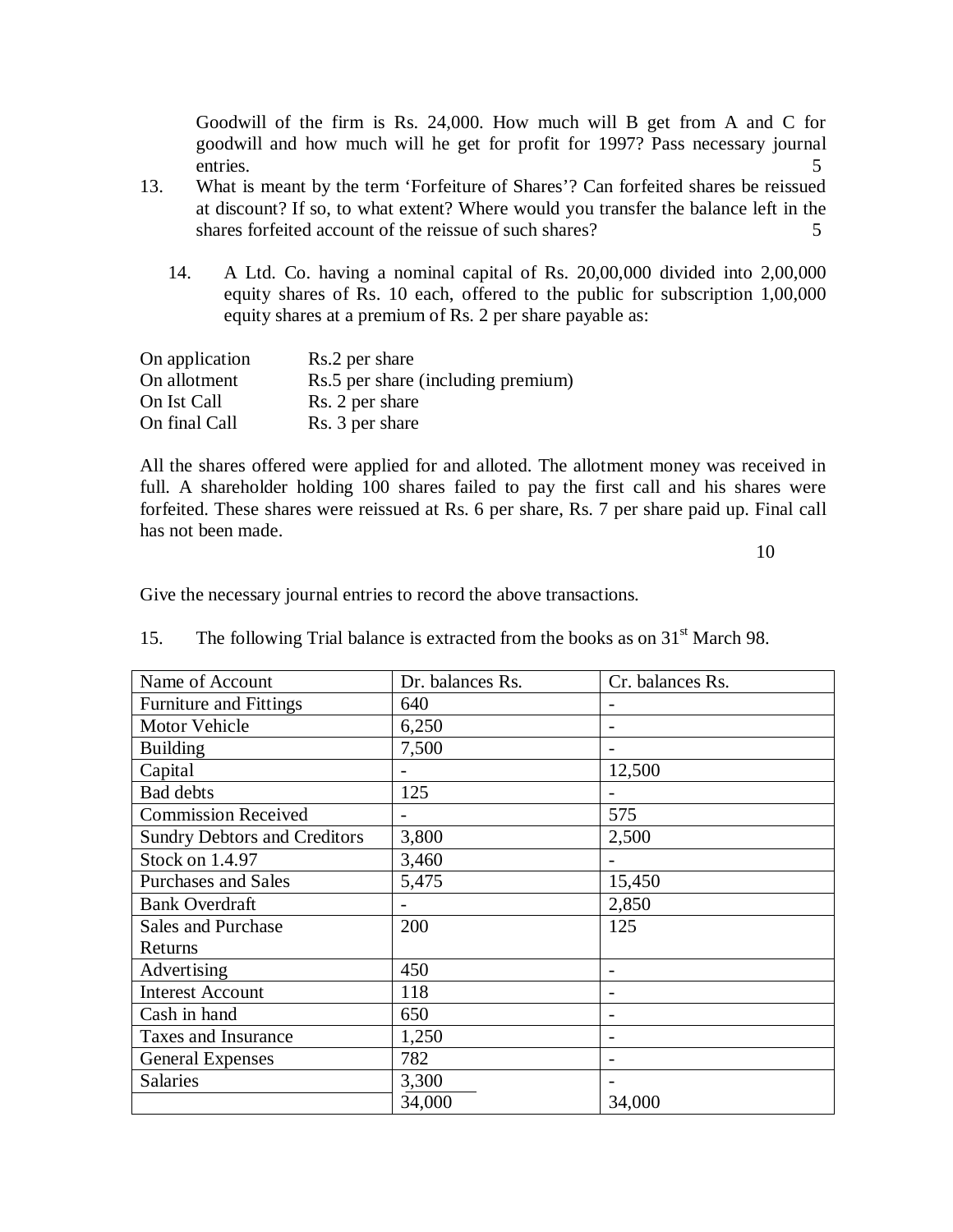### Adjustments:

- (a) Stock on hand on 31.3.98 was Rs. 3,250
- (b) Depreciate Building at 5%, Furniture and fittings @ 10% and Motor Vehicle by Rs. 1250.
- (c) Rs. 85 is due for interest on Bank Overdraft.
- (d) Salaries Rs. 300 and Taxes Rs. 120 are outstanding.
- (e) Insurance is prepaid to the extent of Rs. 100.
- (f) One fifth of the commission received is in respect of the work to be done next year.

Prepare Trading and Profit and Loss Account for the year ended 31<sup>st</sup> March 98 and Balance Sheet as on that date. 12

16. A and B Sharing profits in the ratio of 5:3 admit C as a partner with  $1/5<sup>th</sup>$  share in profits. He has to contribute Rs. 20,000 as his capital. The Balance Sheet of A and B before admission was as follows:

| Liabilities                      |                  | Rs.              | Assets                                                                          | Rs.                         |
|----------------------------------|------------------|------------------|---------------------------------------------------------------------------------|-----------------------------|
| <b>Sundry Creditors</b>          |                  | 21,000           | Goodwill                                                                        | 10,000                      |
| <b>Bills Payable</b>             |                  | 6,000            | Land and Buildings                                                              | 25,000                      |
| Capitals                         |                  |                  | Plant and Machinery                                                             | 30,000                      |
| A<br>B<br><b>General Reserve</b> | 50,000<br>35,000 | 85,000<br>16,000 | <b>Stock</b><br>20,000<br><b>Sundry Debtors</b><br><b>Less Reserve</b><br>1,500 | 15,000<br>18,500            |
|                                  |                  | Cash<br>1,28,000 | Investments                                                                     | 20,000<br>9,500<br>1,28,000 |

Other terms agreed upon were:

- i) Goodwill of the firm was valued at Rs. 22,000
- ii) Land and Building were valued to be at Rs. 35,000 and Plant and Machinery at Rs. 25,000.
- iii) The provision of bad debts was found to be in Excess by Rs. 400.
- iv) A Liability for Rs. 1,000 included in Sundry Creditors was not likely to arise.
- v) Rs. 12,000 of investments were to be taken over by A and B in their profit sharing ratio.
- vi) B is to withdraw Rs. 3,400 in cash.

Pass Journal entries, preapre Revaluation A/c and Capital A/cs of Partners. 12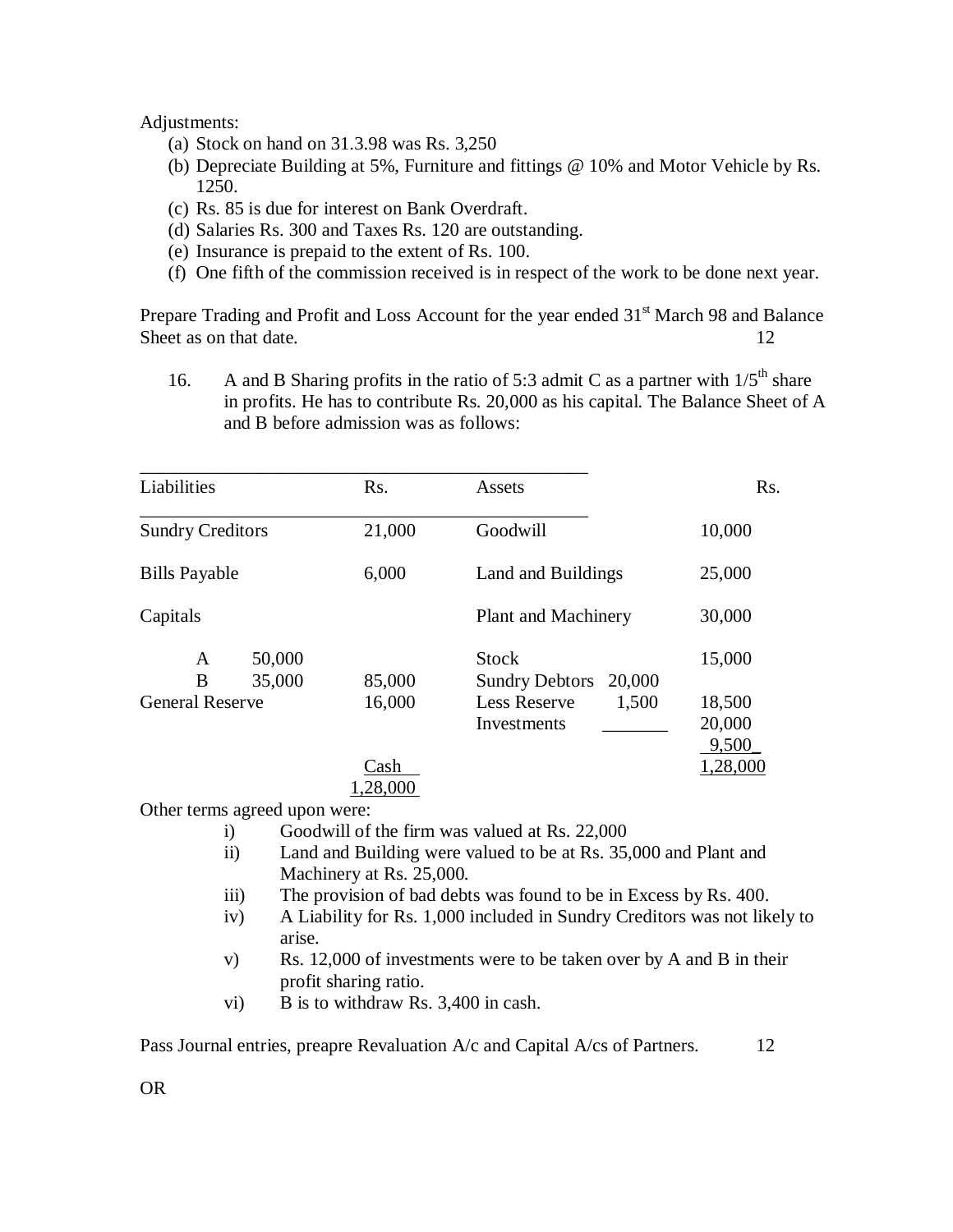A, B and C are partners in a business sharing profits and losses in the ratio of 3:2:1. Their Balance Sheet on  $31<sup>st</sup>$  March 97 was as follows:

| Liabilities            | Rs.    | Assets                  | Rs.    |  |
|------------------------|--------|-------------------------|--------|--|
| <b>Sundry Crediors</b> | 1600   | Cash in hand            | 600    |  |
| <b>General Reserve</b> | 6,000  | Cash at bank            | 1,000  |  |
| Capitals               |        | <b>Sundry Debtors</b>   | 9,000  |  |
| A                      | 10,000 | <b>Stock</b>            | 7,000  |  |
| B                      | 10,000 | Machinery               | 6,000  |  |
| C                      | 10,000 | <b>Factory Building</b> | 14,000 |  |
|                        | 37,600 |                         | 37,600 |  |

On that date C retires from business.

It is agreed to adjust the value of assets as follows:

- i) To provided a reserve of 5% on Sundry Debters for doubtful debts.
- ii) To depreciate Machinery by 10%.
- iii) To revalue Factory Building at Rs. 15,100.
- iv) To create a liability for Rs. 350 against bills discounted.
- v) To value C's share of goodwill at Rs. 10,000 and adjust it in Capital Accounts of A and B who are going to share profits and losses equally.

Pass journal entries, prepare Revaluation A/c and Capital A/cs of Partners 12

- 17. Prepare Accounting Vouchers:
- i) Transfer of Share Application money to share capital A/c Rs. 20,000 and share Allotment money received Rs. 40,000 4
- ii) Prepare Transfer Voucher from the supporting voucher based on 1998 May I Purchased goods from M/s Ajay Brothers vide Bill No. 100/- Rs. 3,000 2
- iii) Prepare a Debit voucher from the supporting voucher based on 1998 May 10 Wages paid vide wage sheet No. 21 Rs. 1,000 2
- iv) Prepare a credit voucher from the following

### 1998

| May 15 Withdraw cash from bank                    |  |
|---------------------------------------------------|--|
| for office use vide cheque No. $1785$ Rs. $1,500$ |  |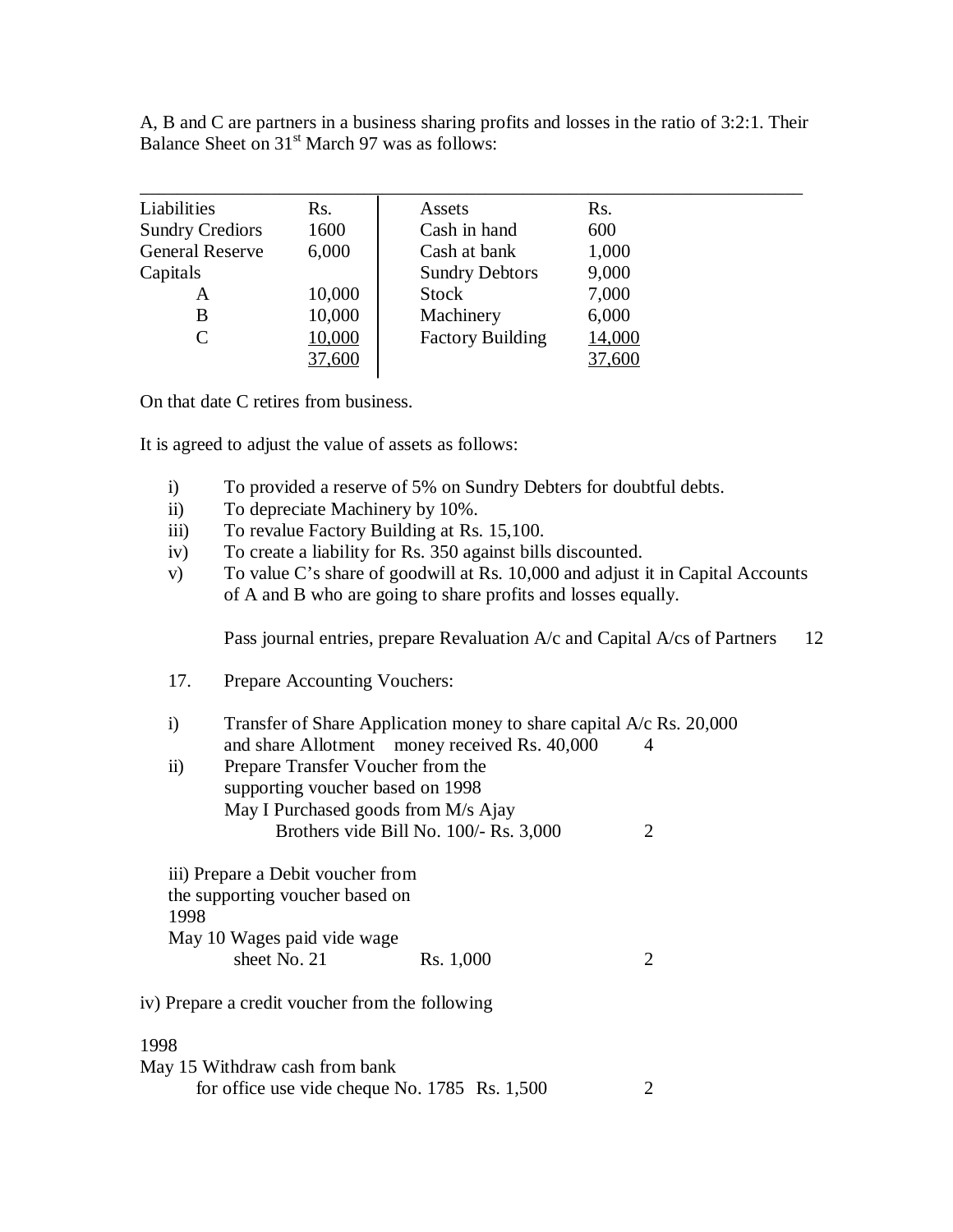### Section B

Attempt any one question of section B:

18. a) i. Calculate current Ratio from the Balance Sheet given below:

| Liabilities                 | Amount   | Assets                | Amount           |
|-----------------------------|----------|-----------------------|------------------|
|                             | Rs.      |                       | R <sub>S</sub> . |
| Capital                     | 2,00,000 | Goodwill              | 2,40,000         |
| Reserves                    | 80,000   | <b>Current Assets</b> |                  |
| <b>Current Liabilities:</b> |          | Cash                  | 2,000            |
| Creditors                   | 22,000   | <b>Stock</b>          | 20,000           |
| B/P                         | 18,000   | B/R                   | 40,000           |
| <b>Bank Overdraft</b>       | 16,000   | Goodwill              | 20,000           |
| Outstanding                 | 60,000   | Investments           | 20,000           |
| Expendes                    |          |                       |                  |
|                             |          |                       |                  |
|                             | 3,42,000 |                       | 3,42,000         |

## Balance Sheet

| $\mathbf{ii}$<br>iii) | How will you interpret the ratio calculated in the above question?<br>Calculate the funds from operation from the information given below:<br>Net Profit for the year | Rs. 65,000 | 5 |
|-----------------------|-----------------------------------------------------------------------------------------------------------------------------------------------------------------------|------------|---|
|                       | Profit on sale of Building                                                                                                                                            | Rs. 3,550  |   |
|                       | Goodwill written off                                                                                                                                                  | Rs. 18,000 |   |
|                       | Depreciation provided during<br>the year                                                                                                                              | Rs. 65,000 |   |
|                       | Machinery Costing Rs. 800 sold<br>for                                                                                                                                 | Rs. 650    |   |

c) Prepare Schedule of changes in working capital and funds flow statement from the information given below:

| Assets                | 31.12.96 | 31.2.97  |
|-----------------------|----------|----------|
| Goodwill              | 10,000   | 5,000    |
| Cash                  | 1,23,000 | 1,60,000 |
| Closing Stock         | 87,000   | 1,20,000 |
| Long-term investments | 15,000   | 10,000   |
| Debtors               | 5,000    | 3,000    |
| Land                  | 15,000   | 27,000   |
|                       | 2,55,000 | 3,25,000 |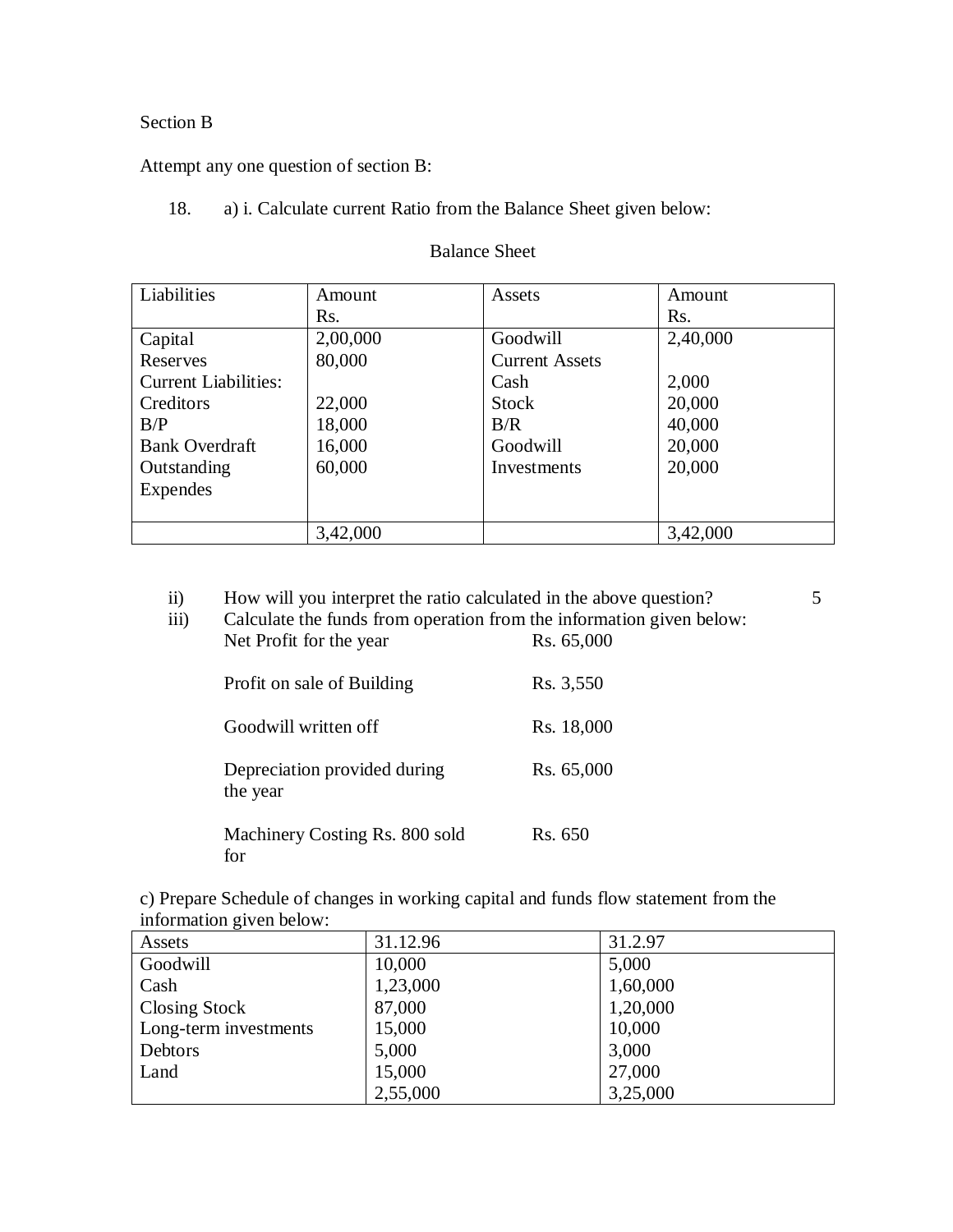| Liabilities       |          |          |
|-------------------|----------|----------|
| Creditors         | 50,000   | 45,000   |
| B/P               | 20,000   | 35,000   |
| Loans (Long-term) |          | 20,000   |
| Capital           | 1,25,000 | 1,50,000 |
| P and L $A/c$     | 60,000   | 75,000   |
|                   |          |          |
|                   | 2,55,000 | 3,25000  |

19. a) Write short notes on:

- i) Donations
- ii) Entrance fees

b) i) Calculate what amount of subscription will be posted to Income and Expenditure A/c for the year ending  $31<sup>st</sup>$  December 1997:

Subscription received during the year

For 1996-Rs.80 For 1997-Rs.4,220 For 1998-Rs. 160

There are 450 members, each paying Rs. 4,460 as annual subscription of Rs. 10, Rs. 90 were in arrears for 1996 at the beginning of 1997.

- ii) Why do we prepare Income & Expenditure A/c in place of P&L A/c for Non Trading organization 2
	- c) From the information given below, prepare Income and Expenditure A/c for the year ended Dec. 31, 1997

| Receipts                 | Amounts | Payments                   | Amount |
|--------------------------|---------|----------------------------|--------|
| To bal. b/d              | 2,500   | <b>By General Expenses</b> | 1,100  |
| To Entertainment fee     | 1,000   | <b>By Salaries</b>         | 2,500  |
| To sale of old furniture | 60      | <b>By Stationery</b>       | 200    |
| To.<br>sale<br>of<br>old | 40      | By Newspapers              | 300    |
| newspaper                |         |                            |        |
| To Donations to Sports   | 4,200   | By Furniture and fittings  | 1,300  |
| Fund                     |         |                            |        |
| To Subscription          | 2,000   | By maintenance of garden   | 200    |
|                          |         | By sports Expenses         | 1,000  |
|                          |         | By sports Investments      | 3,000  |
|                          |         | By bal. $c/d$              | 500    |
|                          | 10,100  |                            | 10,100 |

| Receipts and Payment A/c |  |  |  |  |
|--------------------------|--|--|--|--|
|--------------------------|--|--|--|--|

10